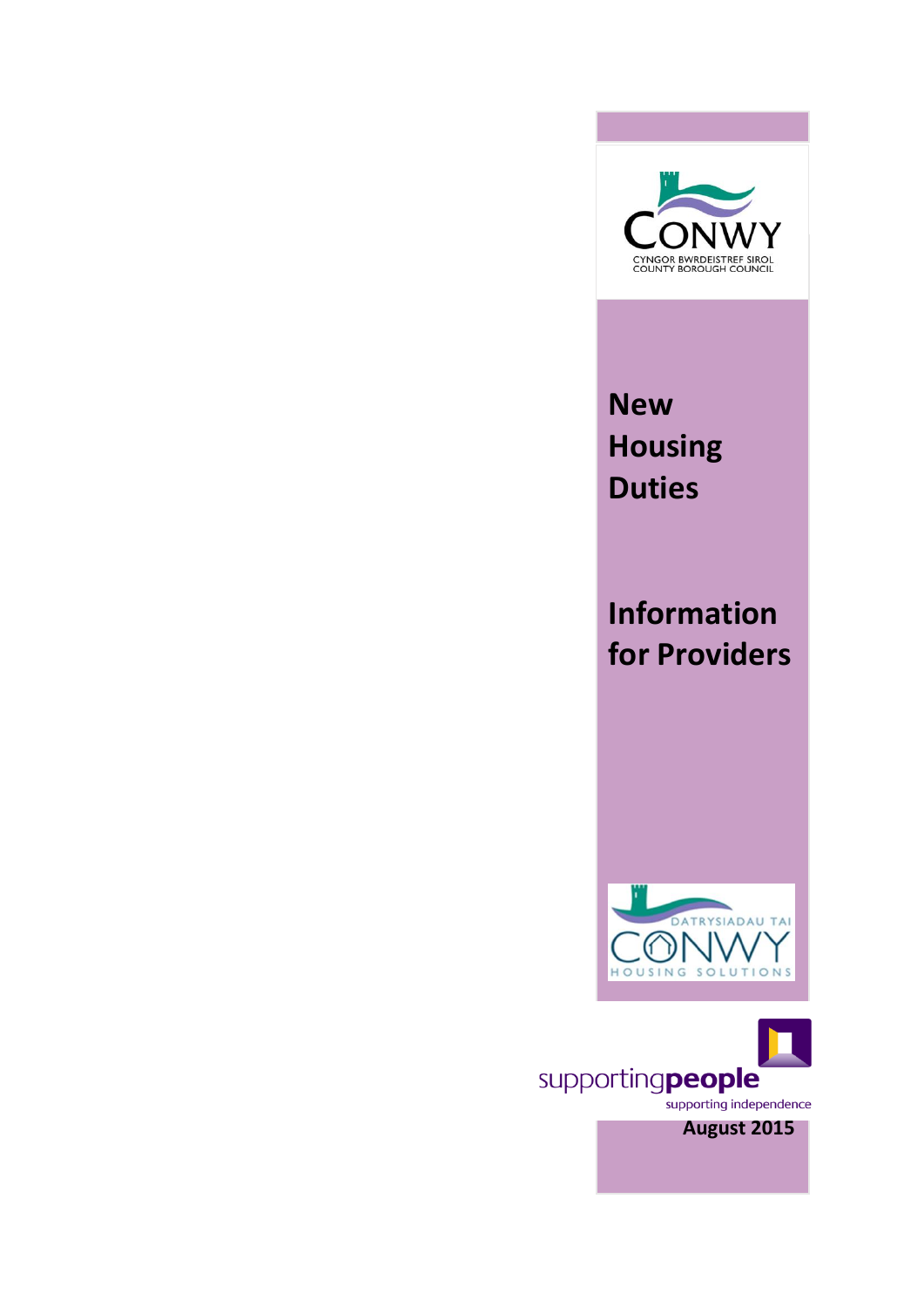Conwy Housing Solutions and the Supporting People Team have produced this information leaflet to clarify the new housing duties faced by the Local Authority and its partners from April 2015. It also looks at timescales in relation to stays in Bed & Breakfast.

Main changes which have occurred due to the new Act are also discussed in this document.

It should be distributed to all team members for their attention.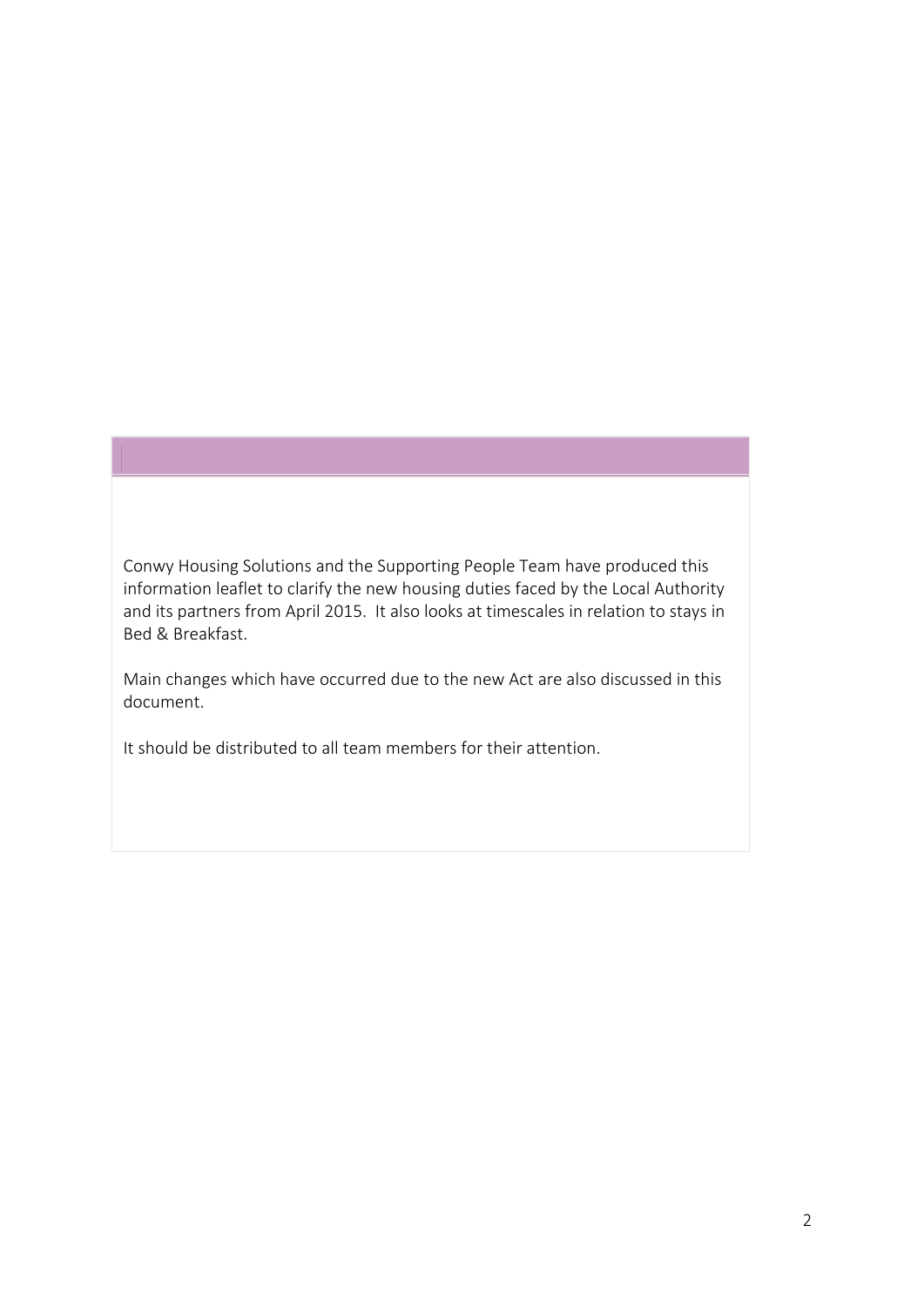## 1. Housing (Wales) Act 2014 Part 2

Housing (Wales) Act 2014 Part 2 is focussed on prevention of homelessness and provision of support to sustain tenancies. The new legislation marks a change in culture to provide a customer centred service by assessing individual needs. It clarifies the duty on all public services to provide a co-ordinated and joined up approach to the prevention of homelessness.

A person can apply for housing advice and assistance at any time and an initial assessment will determine if they are homeless or threatened with homelessness within the next 56 days

Housing Services will consider the following duties:

- Duty to assess their housing need If the applicant is eligible and homeless or threatened with homelessness within 56 days. The assessment considers the cause of homelessness, any support needs and the outcome required. This assessment will help the Officer and applicant to consider and agree reasonable steps to prevent homelessness
- Duty to prevent homelessness By carrying out the reasonable steps agreed and reviewing the clients housing plan
- Duty to help secure accommodation If the applicant is homeless now, or the work to prevent homelessness has not been successful
- Duty to provide interim accommodation For those who are eligible, homeless and have a priority need for housing
- Duty to relieve homelessness To continue working to secure alternative accommodation for 56 days
- Duty to secure accommodation The final and absolute duty for applicants who are eligible, homeless, have a priority need for housing and are unintentionally homeless

## 2. Main changes in Housing (Wales) Act 2014 Part 2:

#### **Homelessness**

The definition of homelessness remains the same as under current legislation, but an applicant is threatened with homelessness if it is likely they will become homeless within 56 days, which has changed from 28 days.

#### Introduction of the duty to assess, prevent and relieve

By carrying out a holistic assessment, agree and carry out reasonable steps by both Officer and applicant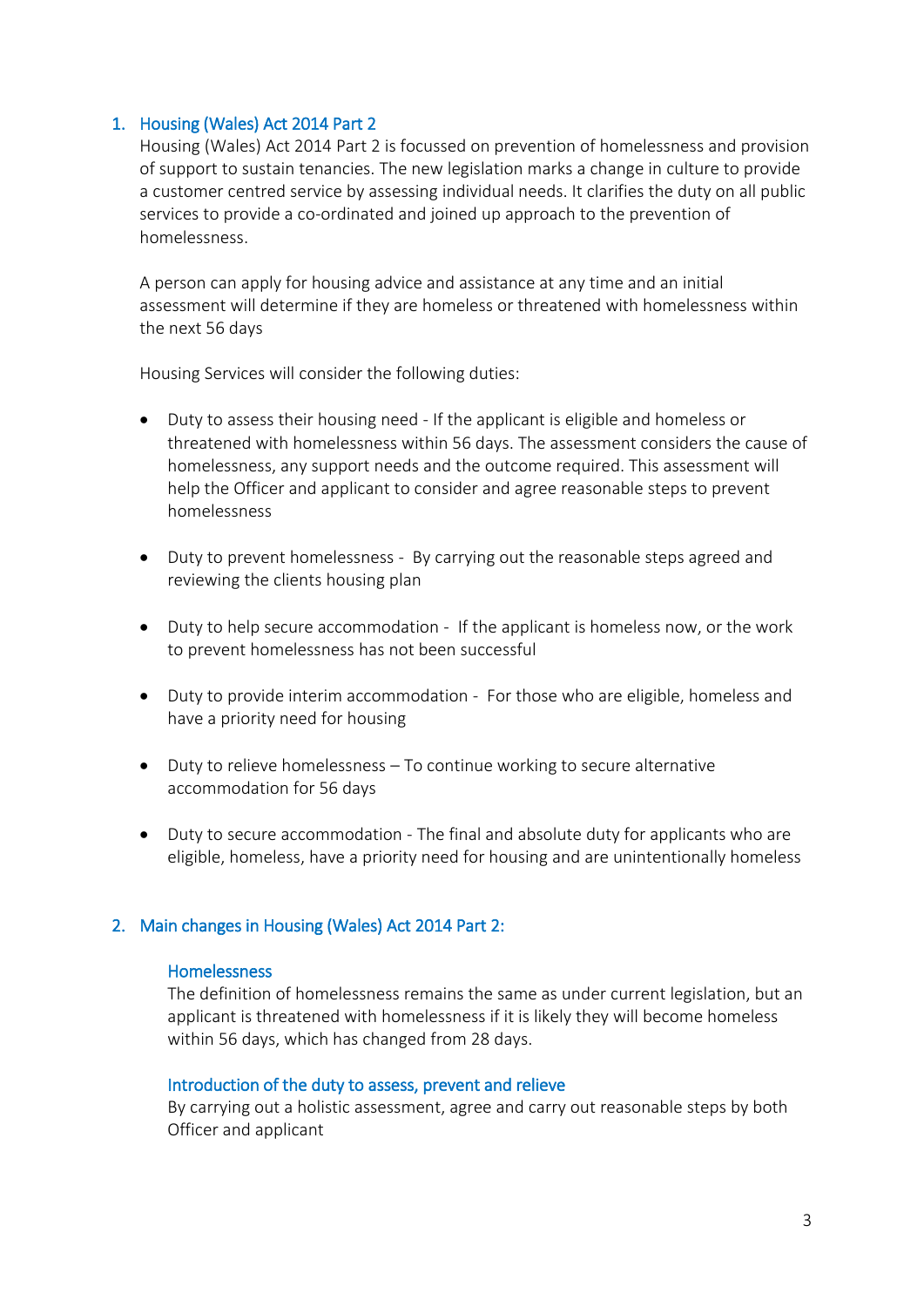# Priority Need

Two changes have been made to the priority groups:

• Domestic violence and violence is now referred to as domestic abuse and abuse.

• An amendment to the wording of priority need for former prisoners: "a person who has a local connection to the area and who is vulnerable as a result of being in custody." This duty extends if an ex offender settles into their own accommodation following release and it is deemed he lost that accommodation due to a vulnerability caused by his initial imprisonment

## Local Connection

The definition of local connection has not changed but is not a consideration when carrying out duties to assess and duty to prevent homelessness

## Discharging homeless duty

The homeless duty could only previously be discharged in to social housing. Housing (Wales) Act 2014, Part 2, allows discharge into suitable private rented sector accommodation.

## 3. Partnership working

- 3.1 The Housing (Wales) Act 2014 Part 2, confirms the duty on statutory and nonstatutory services to co-operate and assist the Local Authority in preventing homelessness. Conwy Housing Solutions adopts an open approach and recognise there will be a broad range of organisations operating in fields other than housing, including, for example, health, education and employment, whose activities may help to prevent homelessness.
- 3.2 Co-operation between Local Authorities and their partners is a core theme of the Housing (Wales) Act 2014. The Act strengthens the duty to co-operate on specified public bodies. In addition to this particular change, the new statutory framework is predicated upon highly developed collaboration between Local Authorities and their partners to achieve its objectives on early intervention and assistance to find the best available solution as quickly as possible.
- 3.3 This partnership approach requires mutual collaboration, within a local planning framework led by Local Authorities.
- 3.3 The new s.95 is a significant strengthening of the duty to co-operate under the Housing Act 1996, and covers both strategic and operational functions. The presumption is now placed clearly on the relevant service to co-operate unless it can demonstrate that the proposed action would be incompatible with its duties. Their reasons would have to be given in writing and it would not be sufficient to say that there were other priorities that had to take precedence.
- 3.4 This means that the default position will be that the partner organisation will cooperate to meet a request for assistance. Local Authorities and partners will be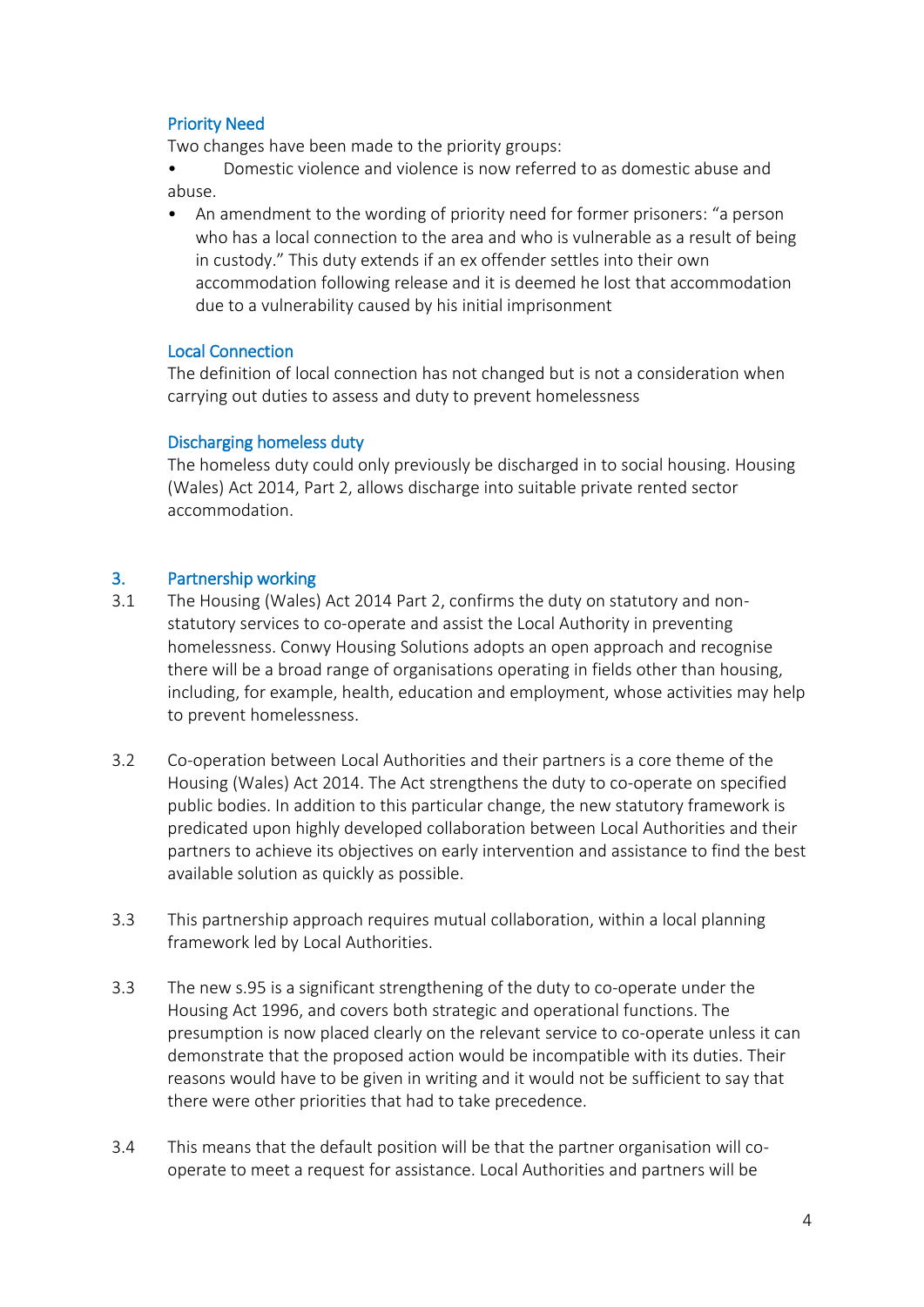expected to have established mechanisms for ensuring collaboration and addressing any areas of difficulty before the need for the legislation to be invoked.

## 4 Working with Supporting People Providers

- 4.1 Authorities will need to consider how best to maintain a strong relationship between the homelessness strategic functions and the operational planning tasks of local Supporting People teams. Local Authorities are expected to focus Supporting People services on the objective of preventing homelessness, and the monitoring of the impact of these services should be linked to homelessness prevention monitoring. As stated above, Regional Collaborative Committees should reflect this focus in their work, and prioritise resources accordingly.
- 4.2 Supporting People Regional Collaborative Committees comprise a range of service providers and commissioners who are working with people who are homeless or at risk of homelessness. The Regional Collaborative Committees are responsible for advising support commissioners on the pattern of preventative services within the local and regional areas and as such are a forum which will need to be consulted and informed by the local homelessness strategy.

## 5 Reviews

- 5.1 Housing Solution have a number of notifications and at each stage we need to re assess, which involves progressing any actions for Officer and client and re assessing the clients circumstances.
- 5.2 Welsh Government emphasised the need to carry out regular assessments and confirmed the responsibility for ensuring any referrals have been actioned lay with the Housing Solutions Officer. It was made clear that referral to a service is not enough and must be followed up. This review is to identify any changes that may lead to the original s.62 assessment being amended or duty discharged if applicable.
- 5.3 The need for quick move on for those in B&B and subsequently the many emails and calls to chase up is due to a number of things:
	- Requirement to limited time in B&B; those with children 2 weeks and those without 6 weeks.
	- The cost of emergency accommodation to the Authority such as B&B

## 5.4 Timescales to consider:

- Up to and no longer than2 weeks in B&B for families
- Up to and no longer than 6 weeks in B&B for single people
- $\bullet$  s.60 to s.62 = 10 days
- $\bullet$  s.66 to s.73 = 56 days
- $\bullet$  s.73 to s.75 = 56 days